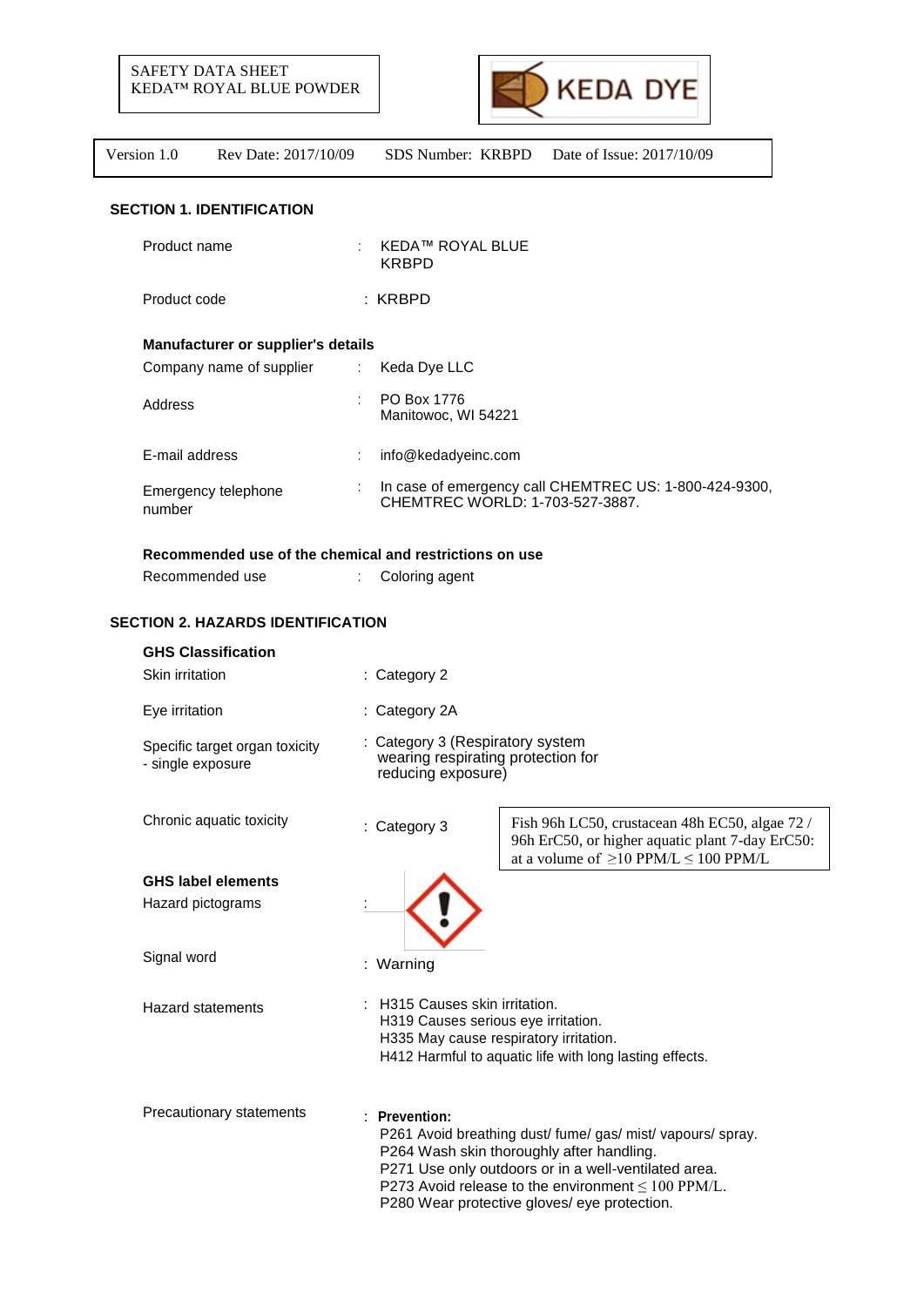# SAFETY DATA SHEET KEDA™ ROYAL BLUE POWDER



| Version 1.0                          | Rev Date: 2017/10/09 SDS Number: KRBPD Date of Issue: 2017/10/09                                                                                                                                                                                                                                                                                                                                                                                                                                                                                                                                                                                                                                                                                                                                                                        |
|--------------------------------------|-----------------------------------------------------------------------------------------------------------------------------------------------------------------------------------------------------------------------------------------------------------------------------------------------------------------------------------------------------------------------------------------------------------------------------------------------------------------------------------------------------------------------------------------------------------------------------------------------------------------------------------------------------------------------------------------------------------------------------------------------------------------------------------------------------------------------------------------|
| Precautionary statements             | Response:<br>P302 + P352 IF ON SKIN: Wash with plenty of soap and water.<br>P304 + P340 + P312 IF INHALED: Remove person to fresh air<br>and keep comfortable for breathing. Call a POISON<br>CENTER/doctor if you feel unwell.<br>P305 + P351 + P338 IF IN EYES: Rinse cautiously with water<br>for several minutes. Remove contact lenses, if present and easy<br>to do. Continue rinsing.<br>P332 + P313 If skin irritation occurs: Get medical advice/<br>attention.<br>P337 + P313 If eye irritation persists: Get medical advice/<br>attention.<br>P362 Take off contaminated clothing and wash before reuse.<br>Storage:<br>P403 + P233 Store in a well-ventilated place. Keep container<br>tightly closed.<br>P405 Store locked up.<br>Disposal:<br>P501 Dispose of contents/ container to an approved waste<br>disposal plant. |
| <b>Other hazards</b>                 |                                                                                                                                                                                                                                                                                                                                                                                                                                                                                                                                                                                                                                                                                                                                                                                                                                         |
| None known.                          |                                                                                                                                                                                                                                                                                                                                                                                                                                                                                                                                                                                                                                                                                                                                                                                                                                         |
|                                      | SECTION 3. COMPOSITION/INFORMATION ON INGREDIENTS                                                                                                                                                                                                                                                                                                                                                                                                                                                                                                                                                                                                                                                                                                                                                                                       |
| Substance / Mixture                  | : Substance                                                                                                                                                                                                                                                                                                                                                                                                                                                                                                                                                                                                                                                                                                                                                                                                                             |
| <b>Hazardous components</b>          |                                                                                                                                                                                                                                                                                                                                                                                                                                                                                                                                                                                                                                                                                                                                                                                                                                         |
| No hazardous ingredients             |                                                                                                                                                                                                                                                                                                                                                                                                                                                                                                                                                                                                                                                                                                                                                                                                                                         |
| <b>SECTION 4. FIRST AID MEASURES</b> |                                                                                                                                                                                                                                                                                                                                                                                                                                                                                                                                                                                                                                                                                                                                                                                                                                         |
| General advice                       | Move out of dangerous area.<br>Show this safety data sheet to the doctor in attendance.<br>Do not leave the victim unattended.                                                                                                                                                                                                                                                                                                                                                                                                                                                                                                                                                                                                                                                                                                          |
| If inhaled                           | If unconscious place in recovery position and seek medical<br>advice.<br>If symptoms persist, call a physician.                                                                                                                                                                                                                                                                                                                                                                                                                                                                                                                                                                                                                                                                                                                         |
| In case of skin contact              | : If skin irritation persists, call a physician.<br>If on skin, rinse well with water.<br>If on clothes, remove clothes.                                                                                                                                                                                                                                                                                                                                                                                                                                                                                                                                                                                                                                                                                                                |
| In case of eye contact               | : Immediately flush eye(s) with plenty of water.<br>Remove contact lenses.<br>Protect unharmed eye.                                                                                                                                                                                                                                                                                                                                                                                                                                                                                                                                                                                                                                                                                                                                     |
|                                      | Keep eye wide open while rinsing.<br>If eye irritation persists, consult a specialist.                                                                                                                                                                                                                                                                                                                                                                                                                                                                                                                                                                                                                                                                                                                                                  |
| If swallowed                         | : Keep respiratory tract clear.<br>Do not give milk or alcoholic beverages.<br>Never give anything by mouth to an unconscious person.<br>If symptoms persist, call a physician.                                                                                                                                                                                                                                                                                                                                                                                                                                                                                                                                                                                                                                                         |
|                                      | Most important symptoms                                                                                                                                                                                                                                                                                                                                                                                                                                                                                                                                                                                                                                                                                                                                                                                                                 |

and effects, both acute and delayed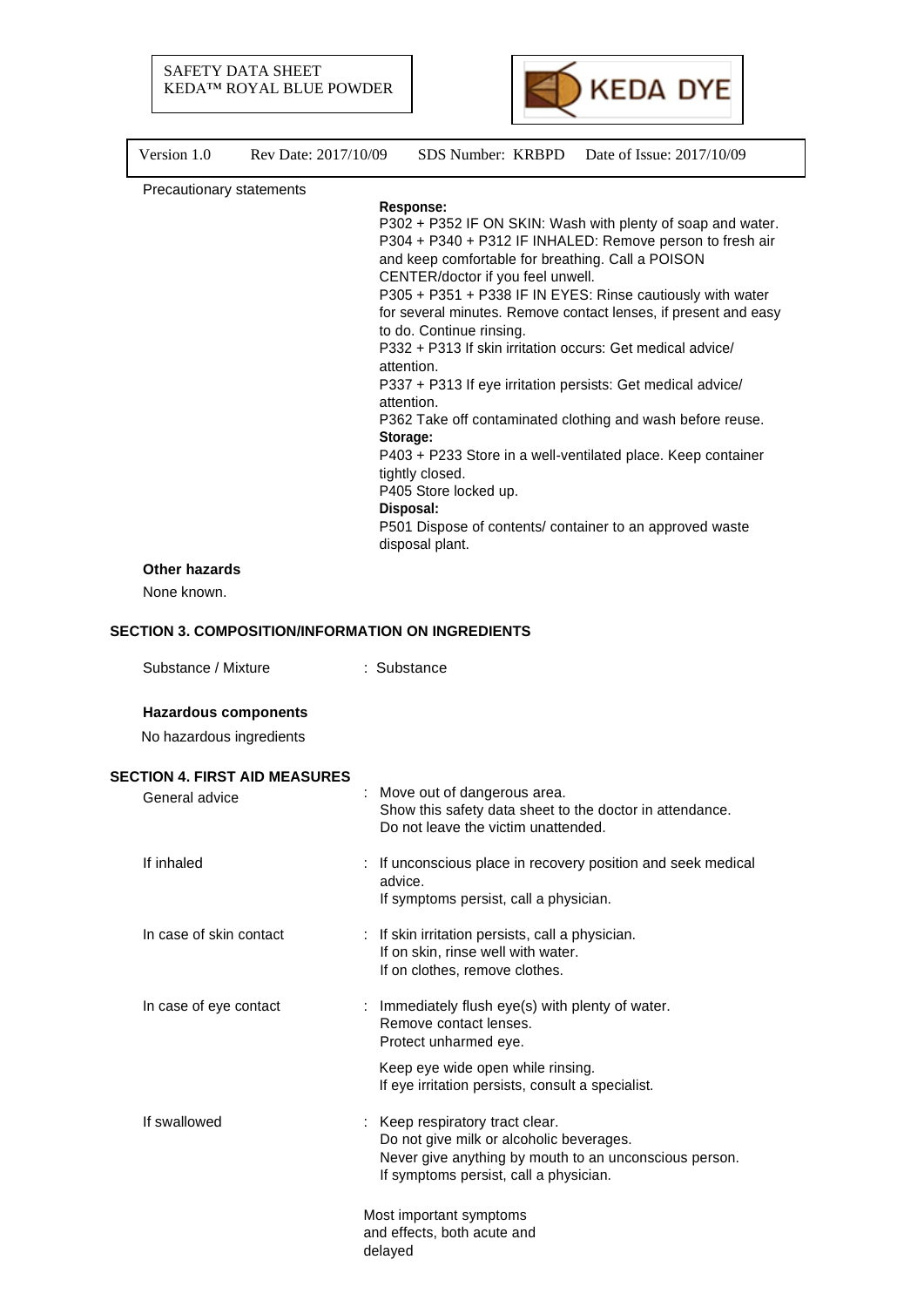

| Version 1.0<br>Rev Date: 2017/10/09                                          |  | SDS Number: KRBPD<br>Date of Issue: 2017/10/09                                                                                                                                                                                |  |  |  |  |  |
|------------------------------------------------------------------------------|--|-------------------------------------------------------------------------------------------------------------------------------------------------------------------------------------------------------------------------------|--|--|--|--|--|
| : Causes skin irritation.                                                    |  | May cause respiratory irritation.                                                                                                                                                                                             |  |  |  |  |  |
| Causes serious eye irritation.                                               |  |                                                                                                                                                                                                                               |  |  |  |  |  |
| <b>SECTION 5. FIREFIGHTING MEASURES</b><br>Unsuitable extinguishing<br>media |  | : High volume water jet                                                                                                                                                                                                       |  |  |  |  |  |
| Specific hazards during<br>firefighting                                      |  | : Do not allow run-off from fire fighting to enter drains or water<br>courses.                                                                                                                                                |  |  |  |  |  |
| Further information                                                          |  | Collect contaminated fire extinguishing water separately. This<br>must not be discharged into drains.<br>Fire residues and contaminated fire extinguishing water must<br>be disposed of in accordance with local regulations. |  |  |  |  |  |
| Special protective equipment<br>for firefighters                             |  | : Wear self-contained breathing apparatus for firefighting if<br>necessary.                                                                                                                                                   |  |  |  |  |  |
| <b>SECTION 6. ACCIDENTAL RELEASE MEASURES</b>                                |  |                                                                                                                                                                                                                               |  |  |  |  |  |

| Personal precautions,<br>protective equipment and<br>emergency procedures | : Use personal protective equipment.<br>Avoid dust formation.<br>Avoid breathing dust.                                                                                                       |
|---------------------------------------------------------------------------|----------------------------------------------------------------------------------------------------------------------------------------------------------------------------------------------|
| Environmental precautions                                                 | : Prevent product from entering drains.<br>Prevent further leakage or spillage if safe to do so.<br>If the product contaminates rivers and lakes or drains inform<br>respective authorities. |
| Methods and materials for<br>containment and cleaning up                  | : Keep in suitable, closed containers for disposal.                                                                                                                                          |

# **SECTION 7. HANDLING AND STORAGE**

| Advice on protection against<br>fire and explosion | : Avoid dust formation. Provide appropriate exhaust ventilation<br>at places where dust is formed.                                                                                                                                                                                                                                                                                                                                                      |
|----------------------------------------------------|---------------------------------------------------------------------------------------------------------------------------------------------------------------------------------------------------------------------------------------------------------------------------------------------------------------------------------------------------------------------------------------------------------------------------------------------------------|
| Advice on safe handling                            | : Avoid formation of respirable particles.<br>Do not breathe vapours/dust.<br>Avoid exposure - obtain special instructions before use.<br>Avoid contact with skin and eyes.<br>For personal protection see section 8.<br>Smoking, eating and drinking should be prohibited in the<br>application area.<br>Provide sufficient air exchange and/or exhaust in work rooms.<br>Dispose of rinse water in accordance with local and national<br>regulations. |
| Conditions for safe storage                        | : Keep container tightly closed in a dry and well-ventilated<br>place.<br>Containers which are opened must be carefully resealed and<br>kept upright to prevent leakage.<br>Observe label precautions.<br>Electrical installations / working materials must comply with<br>the technological safety standards.                                                                                                                                          |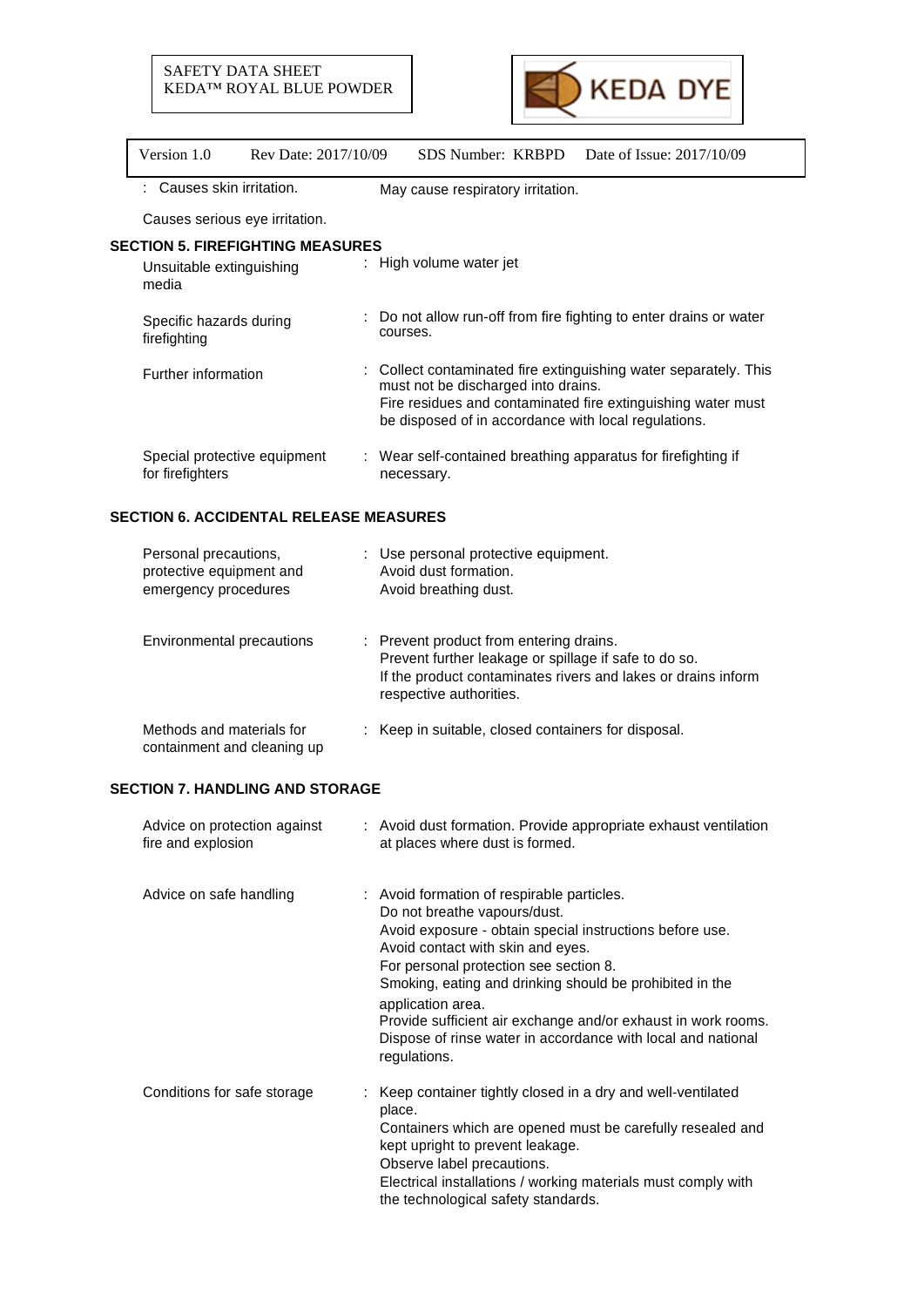

## **SECTION 8. EXPOSURE CONTROLS/PERSONAL PROTECTION**

## **Components with workplace control parameters**

Contains no substances with occupational exposure limit values.

| Personal protective equipment |                                                                                                                                                                                  |
|-------------------------------|----------------------------------------------------------------------------------------------------------------------------------------------------------------------------------|
| Respiratory protection        | : In the case of dust or aerosol formation use respirator with an<br>approved filter.<br>Dust safety masks are recommended when the dust<br>concentration is more than 10 mg/m3. |
| Hand protection               |                                                                                                                                                                                  |
| <b>Remarks</b>                | : The suitability for a specific workplace should be discussed<br>with the producers of the protective gloves.                                                                   |
| Eye protection                | : Eye wash bottle with pure water<br>Tightly fitting safety goggles<br>Wear face-shield and protective suit for abnormal processing<br>problems.                                 |
| Skin and body protection      | : Dust impervious protective suit<br>Choose body protection according to the amount and<br>concentration of the dangerous substance at the work place.                           |
| Hygiene measures              | : When using do not eat or drink.<br>When using do not smoke.<br>Wash hands before breaks and at the end of workday.                                                             |

#### **SECTION 9. PHYSICAL AND CHEMICAL PROPERTIES**

| Appearance | : powder    |
|------------|-------------|
| Color      | : dark blue |
| рH         | :7          |

#### **SECTION 10. STABILITY AND REACTIVITY**

| Reactivity                            | : No decomposition if stored and applied as directed.                                            |
|---------------------------------------|--------------------------------------------------------------------------------------------------|
| Chemical stability                    | : No decomposition if stored and applied as directed.                                            |
| Possibility of hazardous<br>reactions | : No decomposition if stored and applied as directed.<br>Dust may form explosive mixture in air. |
| Conditions to avoid                   | : no data available                                                                              |

## **SECTION 11. TOXICOLOGICAL INFORMATION**

## **Acute toxicity**

Not classified based on available information.

# **Skin corrosion/irritation**

### Causes skin irritation.

## **Product:**

Remarks: May cause skin irritation in susceptible persons.

## **Serious eye damage/eye irritation**

Causes serious eye irritation.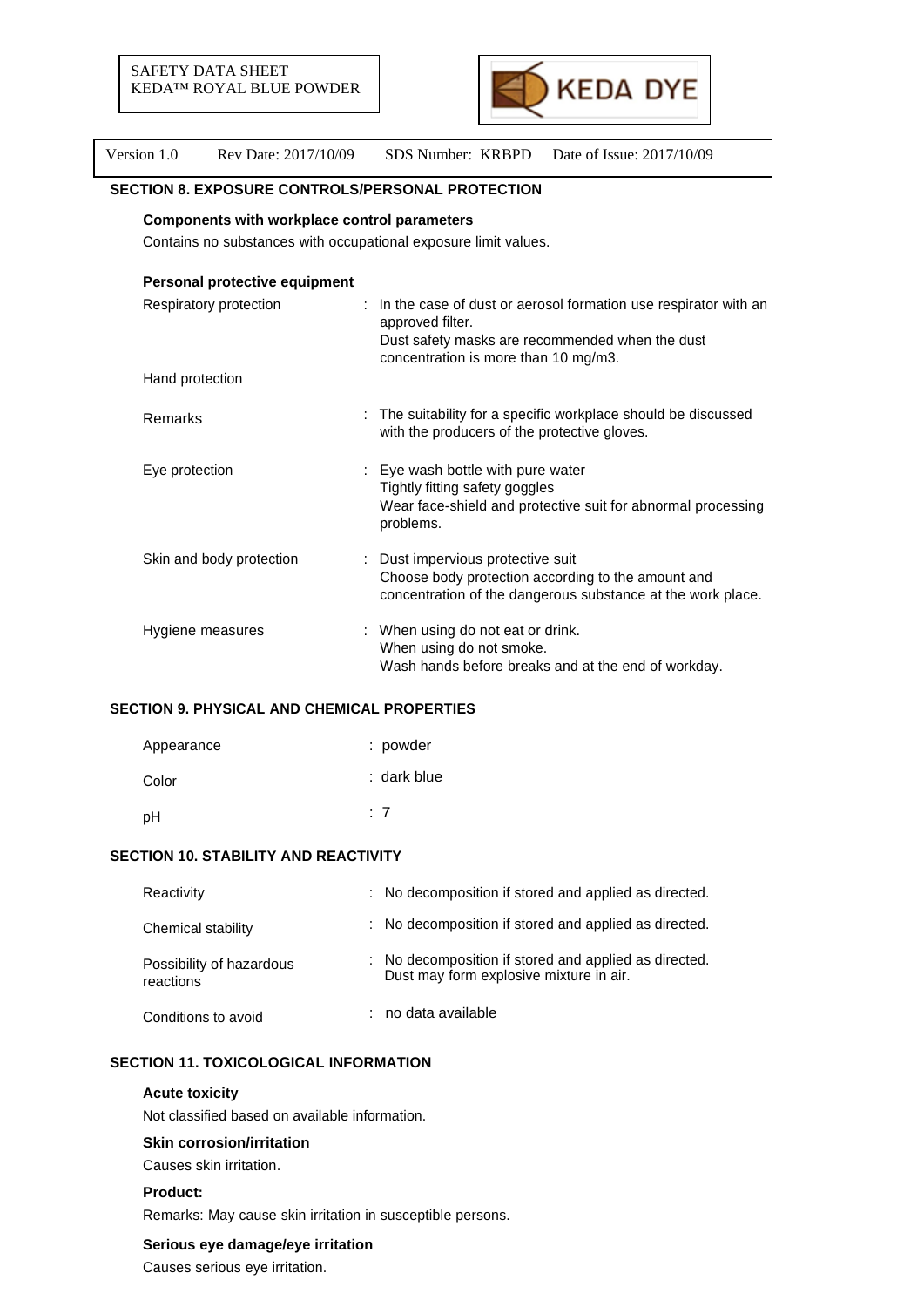

#### **Product:**

Remarks: May cause irreversible eye damage.

### **Respiratory or skin sensitisation**

Skin sensitisation: Not classified based on available information. Respiratory sensitisation: Not classified based on available information.

by NTP.

#### **Germ cell mutagenicity**

Not classified based on available information.

#### **Carcinogenicity**

Not classified based on available information.

| <b>IARC</b> | No component of this product present at levels greater than or<br>equal to 0.1% is identified as probable, possible or confirmed<br>human carcinogen by IARC. |
|-------------|---------------------------------------------------------------------------------------------------------------------------------------------------------------|
| <b>OSHA</b> | No component of this product present at levels greater than or<br>equal to 0.1% is identified as a carcinogen or potential<br>carcinogen by OSHA.             |
| <b>NTP</b>  | No component of this product present at levels greater than or<br>equal to 0.1% is identified as a known or anticipated carcinogen                            |

### **Reproductive toxicity**

Not classified based on available information.

## **STOT - single exposure**

May cause respiratory irritation.

## **STOT - repeated exposure**

Not classified based on available information.

#### **Aspiration toxicity**

Not classified based on available information.

### **Further information**

### **Product:**

Remarks: no data available

## **SECTION 12. ECOLOGICAL INFORMATION**

#### **Ecotoxicity**

No data available

## **Persistence and degradability**

No data available

### **Bioaccumulative potential**

No data available

#### **Mobility in soil**

No data available

### **Other adverse effects**

## **Product:**

Ozone-Depletion Potential : Regulation: 40 CFR Protection of Environment; Part 82 Protection of Stratospheric Ozone - CAA Section 602 Class I **Substances** Remarks: This product neither contains, nor was

manufactured with a Class I or Class II ODS as defined by the U.S. Clean Air Act Section 602 (40 CFR 82, Subpt. A, App.A + B).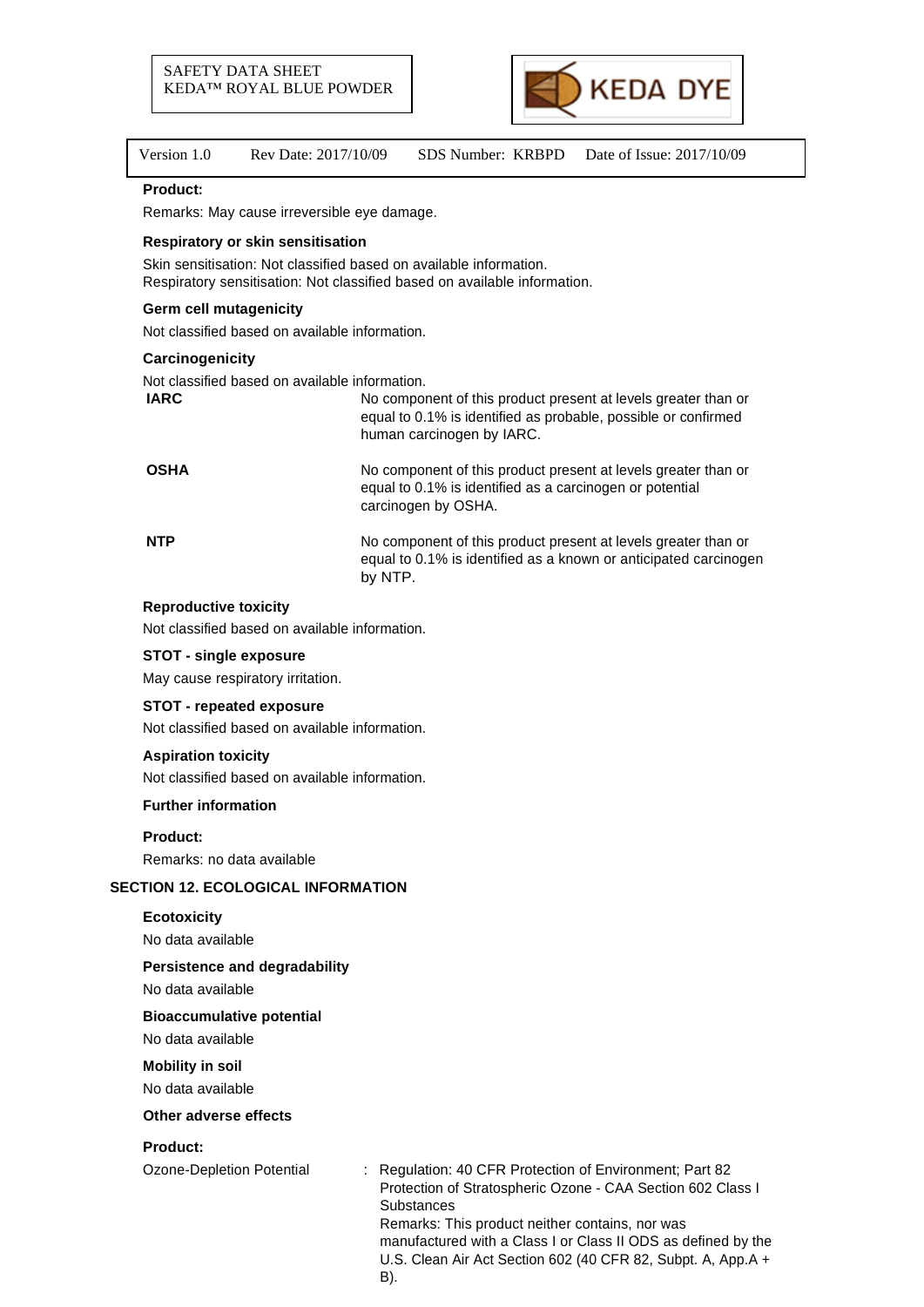

| Version 1.0                          | Rev Date: 2017/10/09                       | SDS Number: KRBPD                                                                                                                                                                  | Date of Issue: 2017/10/09 |  |  |
|--------------------------------------|--------------------------------------------|------------------------------------------------------------------------------------------------------------------------------------------------------------------------------------|---------------------------|--|--|
| Additional ecological<br>information |                                            | : An environmental hazard cannot be excluded in the event of<br>unprofessional handling or disposal in large volumes.<br>Can be harmful to aquatic life with long lasting effects. |                           |  |  |
|                                      | <b>SECTION 13. DISPOSAL CONSIDERATIONS</b> |                                                                                                                                                                                    |                           |  |  |
| <b>Disposal methods</b>              |                                            |                                                                                                                                                                                    |                           |  |  |
| Waste from residues                  |                                            | : Raw product should not be allowed to enter drains, water                                                                                                                         |                           |  |  |

| ,,,aono ,,,,,,,,o,,,,,,, | . Than product chodid hot bo dilonod to ontor dramo, mator<br>courses or the soil.<br>Do not contaminate ponds, waterways or ditches with<br>chemical or used container.<br>Send to a licensed waste management company. |
|--------------------------|--------------------------------------------------------------------------------------------------------------------------------------------------------------------------------------------------------------------------|
| Contaminated packaging   | : Empty remaining contents.<br>Dispose of as unused product.<br>Do not re-use empty containers.                                                                                                                          |

## **SECTION 14. TRANSPORT INFORMATION**

## **International Regulations**

**UNRTDG**

Not regulated as a dangerous good

## **IATA-DGR**

Not regulated as a dangerous good

## **IMDG-Code**

Not regulated as a dangerous good

# **Transport in bulk according to Annex II of MARPOL 73/78 and the IBC Code**

Not applicable for product as supplied.

## **National Regulations**

**49 CFR** Not regulated as a dangerous good

# **SECTION 15. REGULATORY INFORMATION**

# **EPCRA - Emergency Planning and Community Right-to-Know Act**

## **CERCLA Reportable Quantity**

This material does not contain any components with a CERCLA RQ.

## **SARA 304 Extremely Hazardous Substances Reportable Quantity**

This material does not contain any components with a section 304 EHS RQ.

| SARA 311/312 Hazards | : Skin corrosion or irritation<br>Serious eye damage or eye irritation<br>Specific target organ toxicity (single or repeated exposure)<br>: This material does not contain any components with a section<br>302 EHS TPQ. |
|----------------------|--------------------------------------------------------------------------------------------------------------------------------------------------------------------------------------------------------------------------|
| <b>SARA 302</b>      |                                                                                                                                                                                                                          |
| <b>SARA 313</b>      | : SARA 313: This material does not contain any chemical<br>components with known CAS numbers that exceed the<br>threshold (De Minimis) reporting levels established by SARA<br>Title III, Section 313.                   |